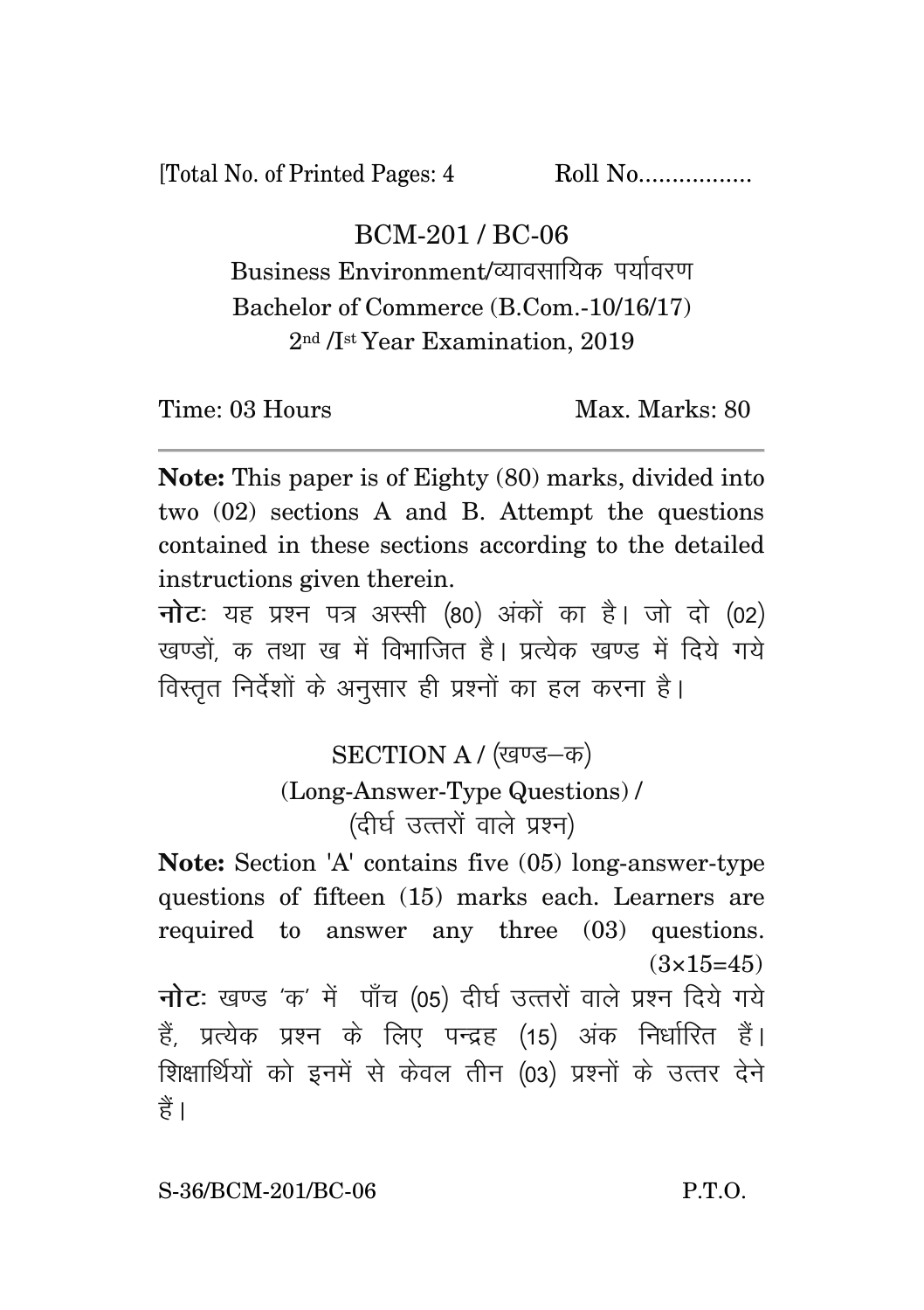1. What is meant by Fiscal policy? Explain the objectives of Fiscal policy in India.

राजकोषीय नीति से क्या आशय है? भारत में राजकोषीय नीति के उद्देश्यों को समझाइए।

2. Explain the objectives of World Bank. What is the importance of World Bank for the developing country like India?

विश्व बैंको के उद्नेश्यों को समझाइयें। भारत जैसे विकासशील देश के लिए विश्व बैंक का क्या महत्व है ?

3. Discuss the extent and causes of unemployment in India. Give suggestions to solve this problem.

भारत में बेरोजगारी की सीमा एवं कारण बताइयें तथा इसे दर करने के उपाय सझाइयें ।

4. Critically examine the New Export -Import policy of India.

भारत के नवीन आयात – निर्यात नीति की आलोचनात्मक व्याख्या कीजिए।

5. Write an essay on World Trade Organization and India.

विश्व व्यापार संगठन तथा भारत पर एक लेख लिखिए।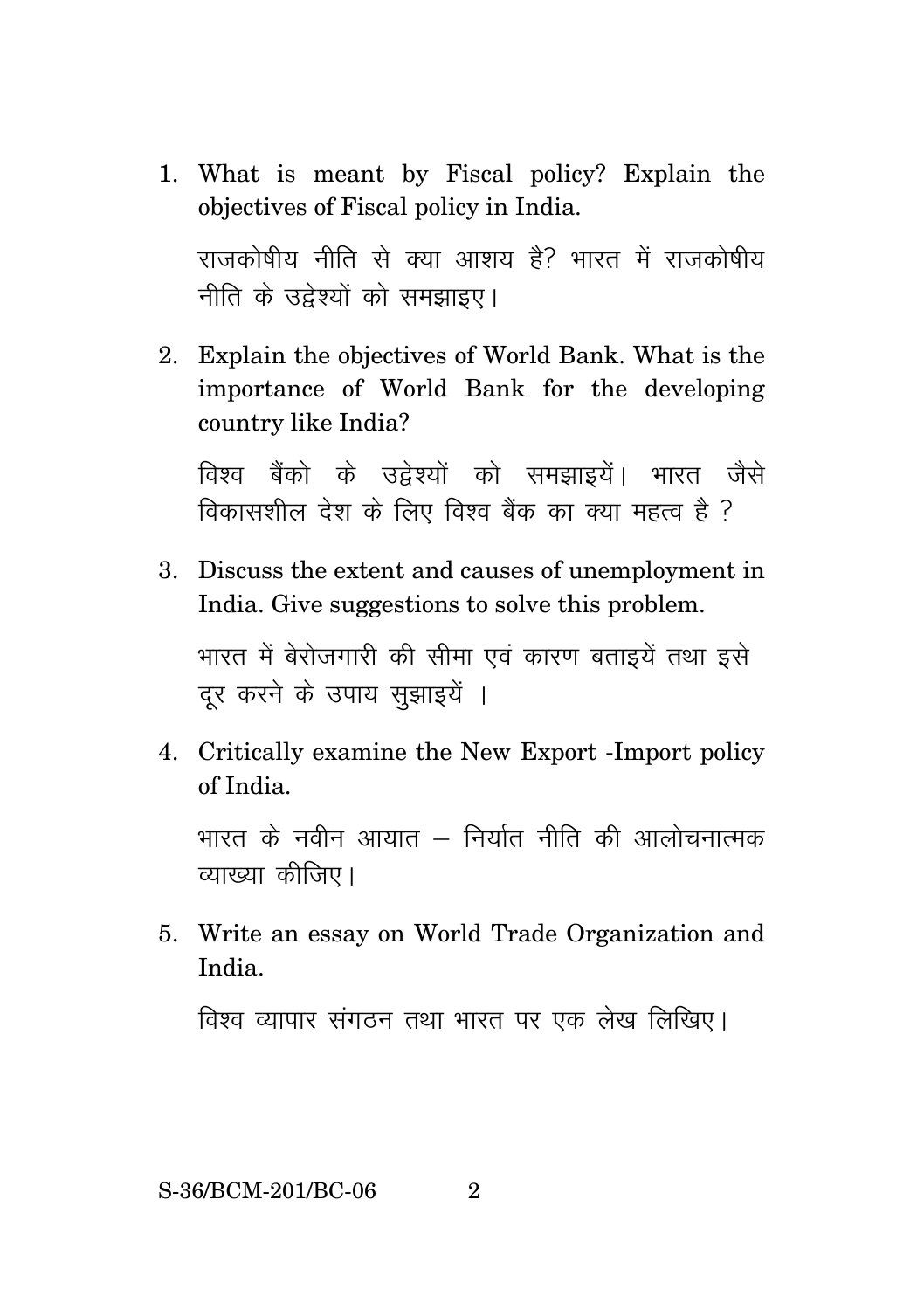## SECTION-B / (खण्ड-ख)

## (Short-Answer Type Questions)

Note: Section 'B' contains eight (08) short-answer type questions of seven (07) marks each. Learners are required to answer any five (05) questions only.

नोट: खण्ड 'ख' में आठ (08) लघु उत्तरीय प्रश्न दिये गये हैं, प्रत्येक प्रश्न के लिए सात (07) अंक निर्धारित हैं। शिक्षार्थियों को इनमें से केवल पाँच (05) प्रश्नों के उत्तर देने हैं।

1. Explain the importance of large scale industries in industrial environment of India.

भारत के औद्योगिक वातावरण में द्वीर्घस्तरीय उद्योगों के महत्व को बताइये।

- 2. What is vicious circle of poverty? गरीबी का दुष्चक्र क्या है?
- 3. Write a short Note on privatization in India. भारत में निजीकरण पर संक्षिप्त टिप्पणी लिखिए।
- 4. What is the use of monetary policy? Explain. मौनिटी नीति का क्या उपयोग है? समझाइयें।